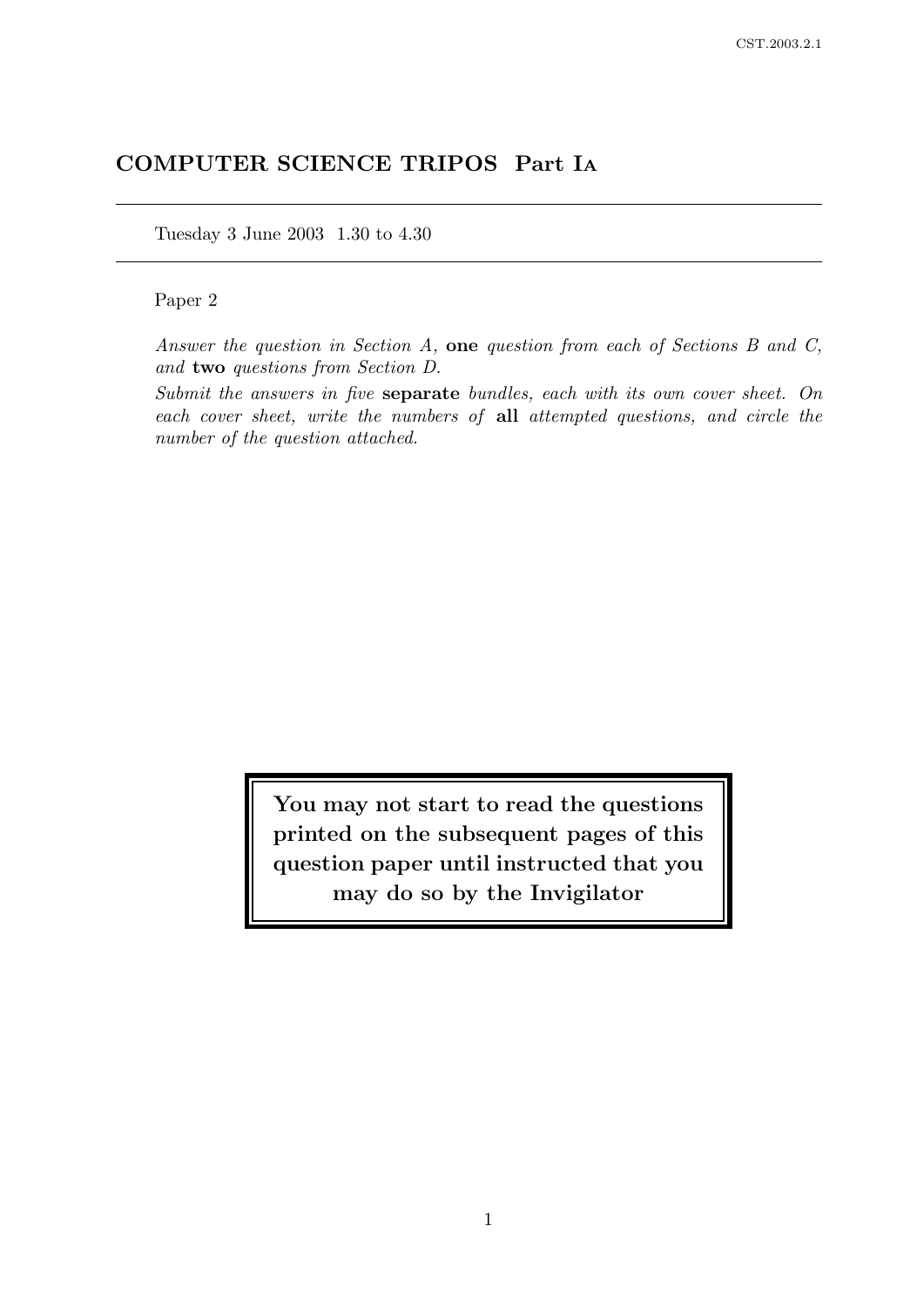## SECTION A

#### 1 Multi-part question

Answer all parts.

- (a) (i) Provide at least one argument in favour of computer cracking.  $[1 \text{ mark}]$ 
	- (*ii*) Name at least two of the three new offences created by the *Computer* Misuse Act 1990. [2 marks]
	- $(iii)$  State at least *one* of the two extensions of this basic law. [1 mark]
- (b) What are the five stages of the Capability Maturity Model? [4 marks]
- $(c)$  In the context of loop design, what is a *sentinel*? Illustrate your answer by coding a loop that finds the first non-negative number in an array. [4 marks]
- (d) If a deterministic finite automaton accepts any string at all, why does it accept one whose length is less than the number of states in the automaton?

[4 marks]

(e) Give a logic symbol for a dual-port register file containing eight four-bit registers. Be sure to name each input and output connection and give its width. What non-determinism can arise? [4 marks]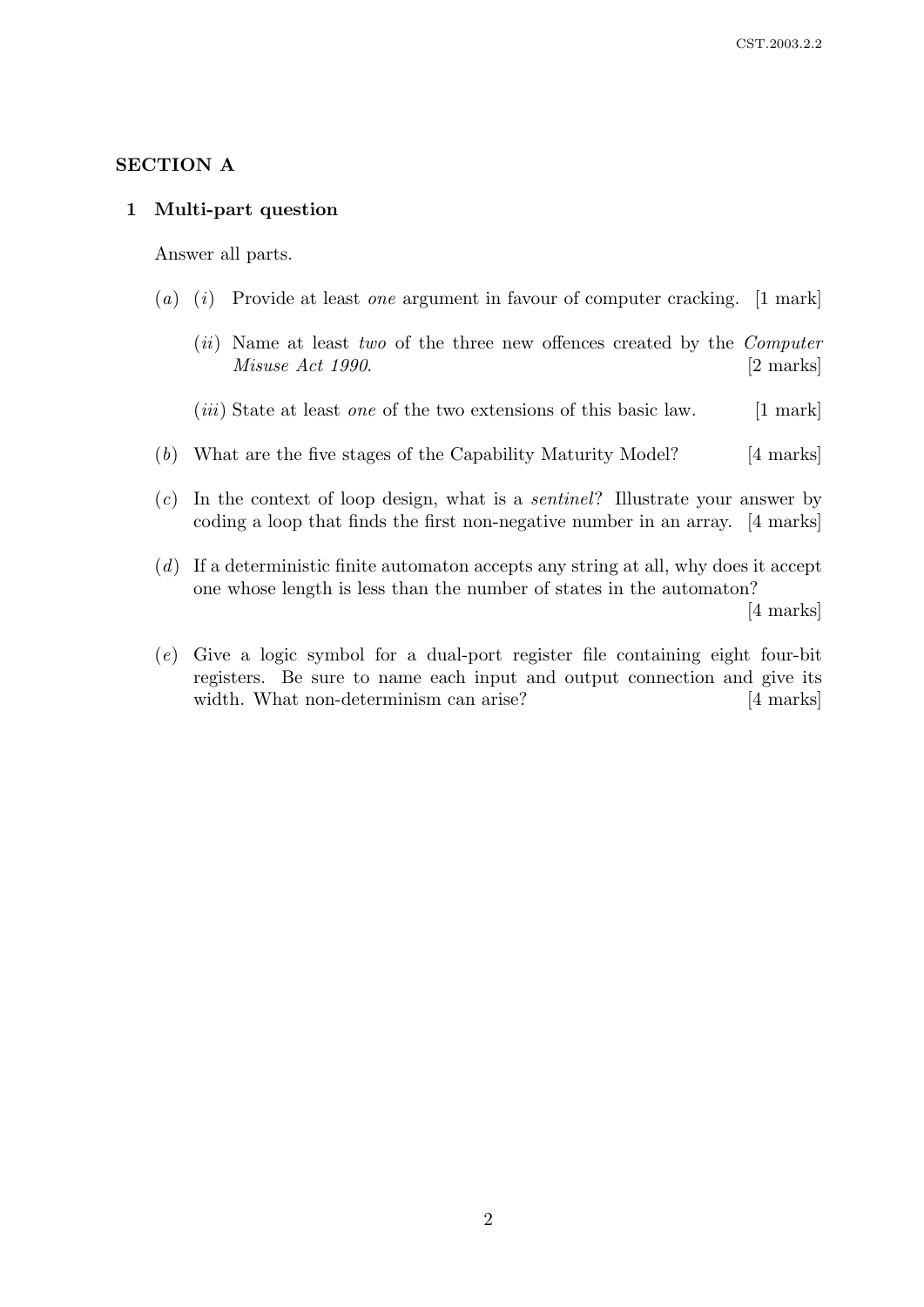# SECTION B

#### 2 Digital Electronics

(a) A 4-bit shift register constructed from edge-triggered D-type flip flops is shown below. If, on successive rising edges of the clock signal CLK, the input takes on the values  $1, 0, 1, 0, 1, 1, 1, 0$ , what are the contents of the shift register after each edge of the clock? You may assume that the register contains all zeroes initially.



- (b) Using a (possibly larger) shift register, show how one may detect a particular pattern in the input shown. As an example, use the 8-bit pattern 0xF0. Highorder bits precede low-order bits in the input stream. [4 marks]
- (c) The input stream is framed by a one byte frame pattern  $(0xF0)$  every 256 bytes. However, the frame pattern may also appear at an arbitrary position in the input stream.

It is required to design a framing circuit which generates two outputs: framelock, which is asserted when the circuit "believes" it has determined where the frame boundaries are, and *frame pointer*, which is asserted on the clock edge immediately after the frame marker is detected. The circuit "believes" itself to be locked to the frame structure when two successive frame patterns have been found 256 bytes (i.e. 2048 bits) apart. The circuit should not respond to unaligned frame patterns while it believes itself to be in lock or if, once in lock, it has missed fewer than two expected frame patterns.

Draw a state diagram for the finite state control of the circuit. You may assume the existence of an 11-bit resettable counter. You should consider the process of assuming lock, maintaining lock and the accommodation of a single missed framing pattern. State explicitly any additional assumptions you make.

[10 marks]

(d) Outline the complexity in gates and flip flops for an implementation of the framing circuit. [2 marks]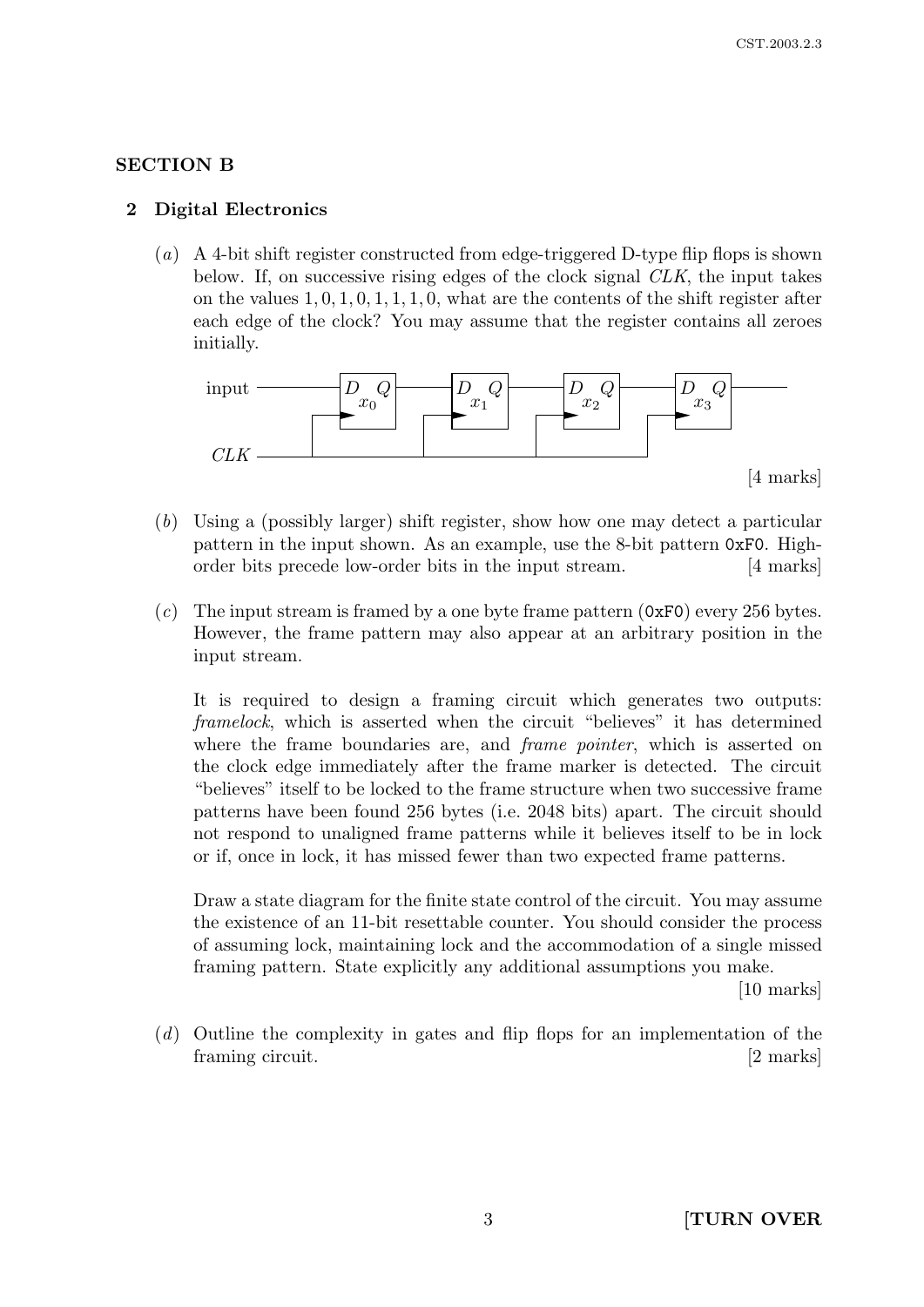## 3 Digital Electronics

- (a) Design a 2-bit multiplier for unsigned integers which takes input  $x_1 x_0$ representing the unsigned integer  $X$ ,  $y_1 y_0$  representing the unsigned integer Y, and produces the output  $z_3 z_2 z_1 z_0$  representing the unsigned integer Z. [4 marks]
- (b) How can multipliers designed in part (a) be cascaded (with adders) to provide a four-bit multiplier? [4 marks]
- (c) Design a sequential 8-bit multiplier. You can assume that a 16-bit adder has been provided. The finite state control can be described by a state diagram. [8 marks]
- (d) Outline the design of a sequential divider which can divide 16-bit unsigned integers by 8-bit unsigned integers. [4 marks]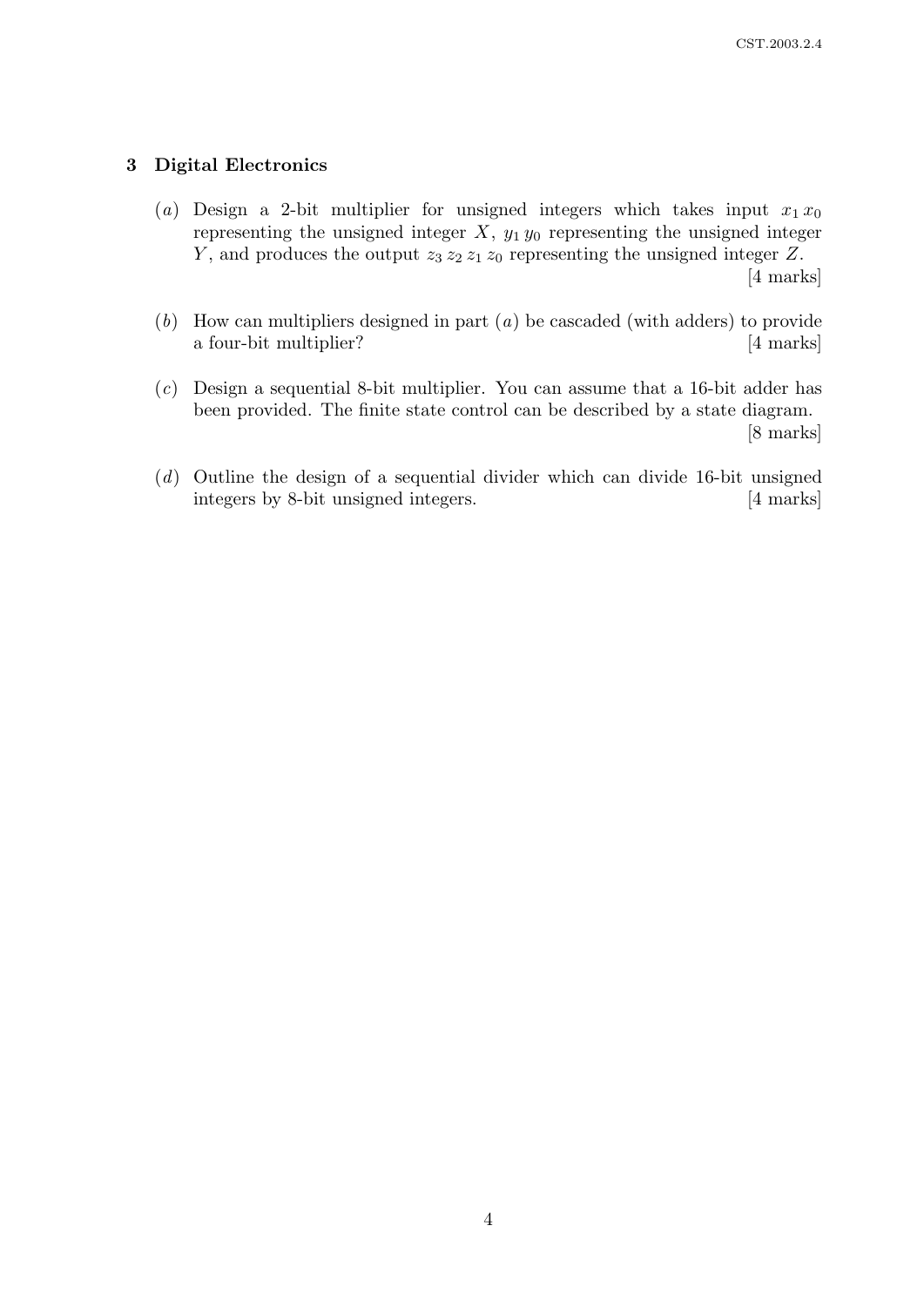# SECTION C

## 4 Probability

In order to test the integrity of a network of ducting, engineers have developed an inspection device which can be introduced at a node and which then finds its way along a length of ducting to an adjacent node.

In a particular case, eight nodes are sited at the vertices (corners) of a cube and 12 lengths of ducting are arranged along the edges of the cube.

The inspection device is introduced at one node and equiprobably chooses one of the three lengths of ducting leading from that node for its first move. On arrival at the adjacent node the device equiprobably chooses one of the three lengths of ducting leading from that node (including the length it has just inspected). It continues in this fashion until the engineers stop its operation.

Let  $A_n$  be the probability of the inspection device returning to the starting node after *n* moves, and deem  $A_0 = 1$ .

Let  $D_n$  be the probability of the inspection device visiting the node diagonally opposite the starting node after n moves. Clearly,  $D_0 = 0$ .

(a) Demonstrate that  $A_n = 0$  for all odd n and that  $D_n = 0$  for all even n. [4 marks]

(b) Determine  $A_2$ ,  $A_4$  and  $A_6$  expressing all values as fractions. [8 marks]

- (c) To what value does  $A_n$  tend as (even) n increases indefinitely? [4 marks]
- (d) By noting a pattern in the values of  $A_2$ ,  $A_4$  and  $A_6$  or otherwise, give (without proof) an expression for the value of  $A_n$  for arbitrary n. [4 marks]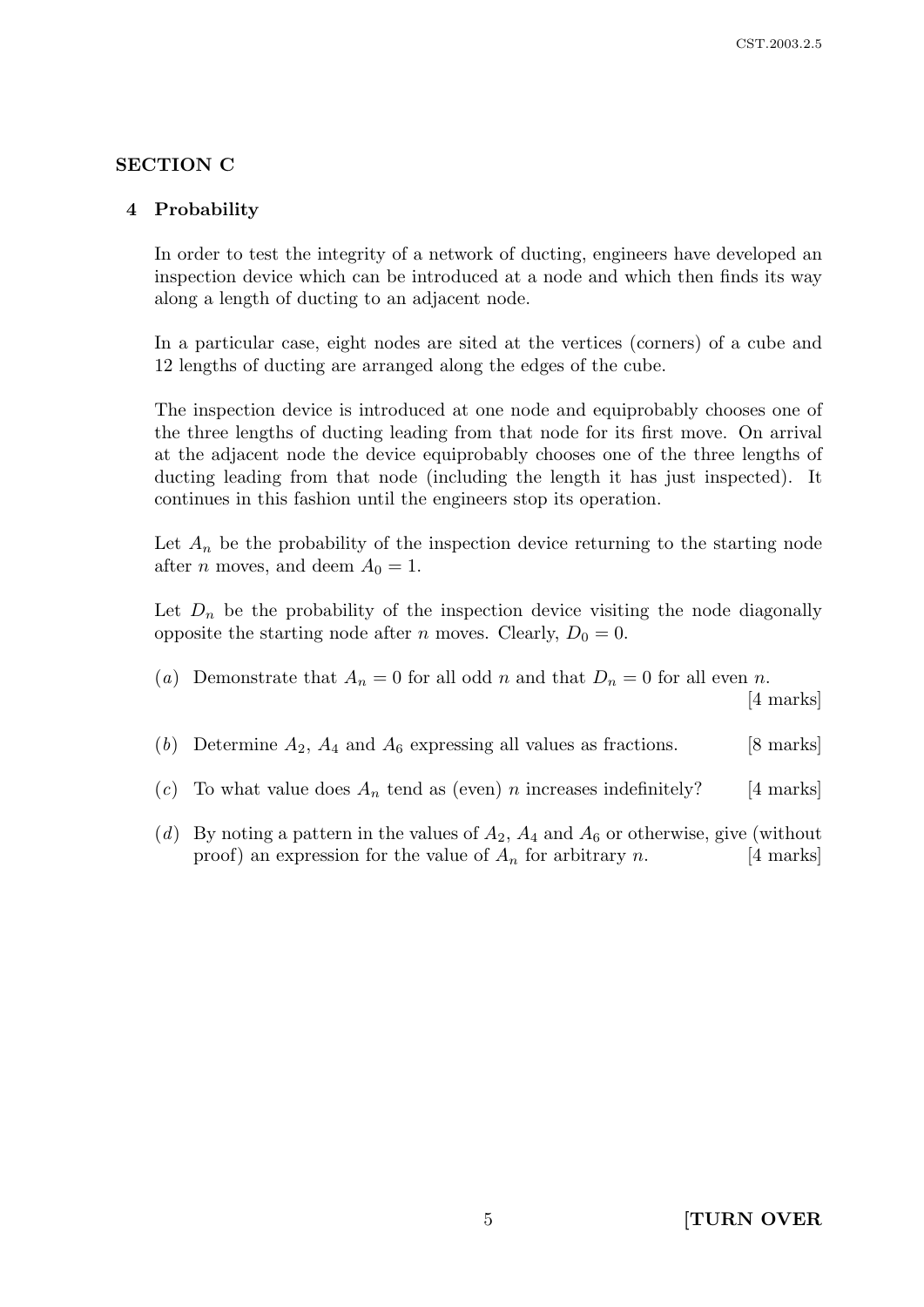#### 5 Probability

(ii)

(a) If a continuous probability density function (p.d.f.)  $f(x)$  is transformed by some transformation function  $y(x)$  into a new p.d.f.  $q(y)$ , then:

$$
g(y) = f(x(y)) \left| \frac{dx}{dy} \right|
$$

What constraints are there on the function  $y(x)$  and its inverse  $x(y)$ ? What is the significance of the vertical bars round  $\frac{dx}{dy}$ ? [4 marks]

(b) Suppose that X is a continuous random variable distributed Uniform $(0,1)$ . Its p.d.f.  $f(x)$  is given by:

$$
f(x) = \begin{cases} 1, & \text{if } 0 \leq x < 1 \\ 0, & \text{otherwise} \end{cases}
$$

What four transformation functions are required to transform  $f(x)$  into the following:

(i)  
\n
$$
g(y) = \begin{cases} \lambda.e^{-\lambda y}, & \text{if } y > 0 \\ 0, & \text{otherwise} \end{cases}
$$
\n[4 marks]

$$
g(y) = \begin{cases} \sin y, & \text{if } 0 \leqslant y < \frac{\pi}{2} \\ 0, & \text{otherwise} \end{cases}
$$

[4 marks]

(iii)  

$$
g(y) = \begin{cases} \frac{1}{2}(2-y), & \text{if } 0 \le y < 2 \\ 0, & \text{otherwise} \end{cases}
$$

[4 marks]

(iv)  

$$
g(y) = \begin{cases} \frac{3}{8}(2-y)^2, & \text{if } 0 \le y < 2 \\ 0, & \text{otherwise} \end{cases}
$$

[4 marks]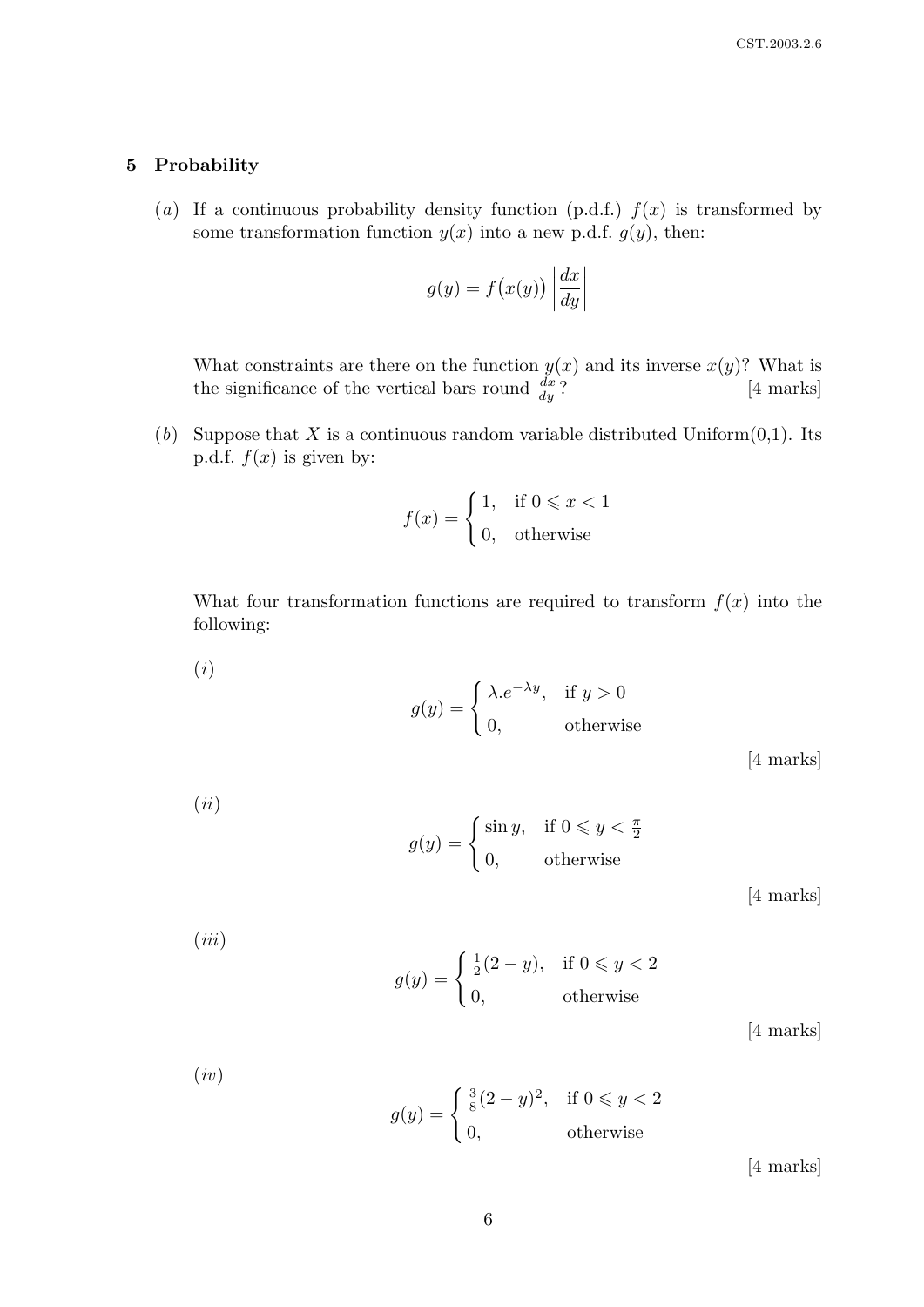## SECTION D

#### 6 Computer Perspectives

You start using a new computer, which has an implementation of ML. You write a new ML program which is intended to produce a result of type int, i.e. an integer. You run it, and see on your screen (which we assume works properly) the following response:

1.99 : int

Discuss the following as possible reasons for the response:

(a) your program is faulty;

- (b) the computer's calculation with real numbers is inaccurate;
- $(c)$  the ML implementation is faulty;
- $(d)$  ML is a badly designed language.

As part of your answer, discuss the assertion that "a type system is a way of ensuring that every program does what it was supposed to do".

[20 marks]

#### 7 Software Engineering I

Software engineering academics said for years that a significant percentage of large software projects failed. In the run-up to Y2K, most of the world's large companies claimed that fixing the Millennium Bug was a large project whose success was critical to their survival. One would therefore expect many large companies to have failed, but none did. Who was mistaken? Justify your answer. [20 marks]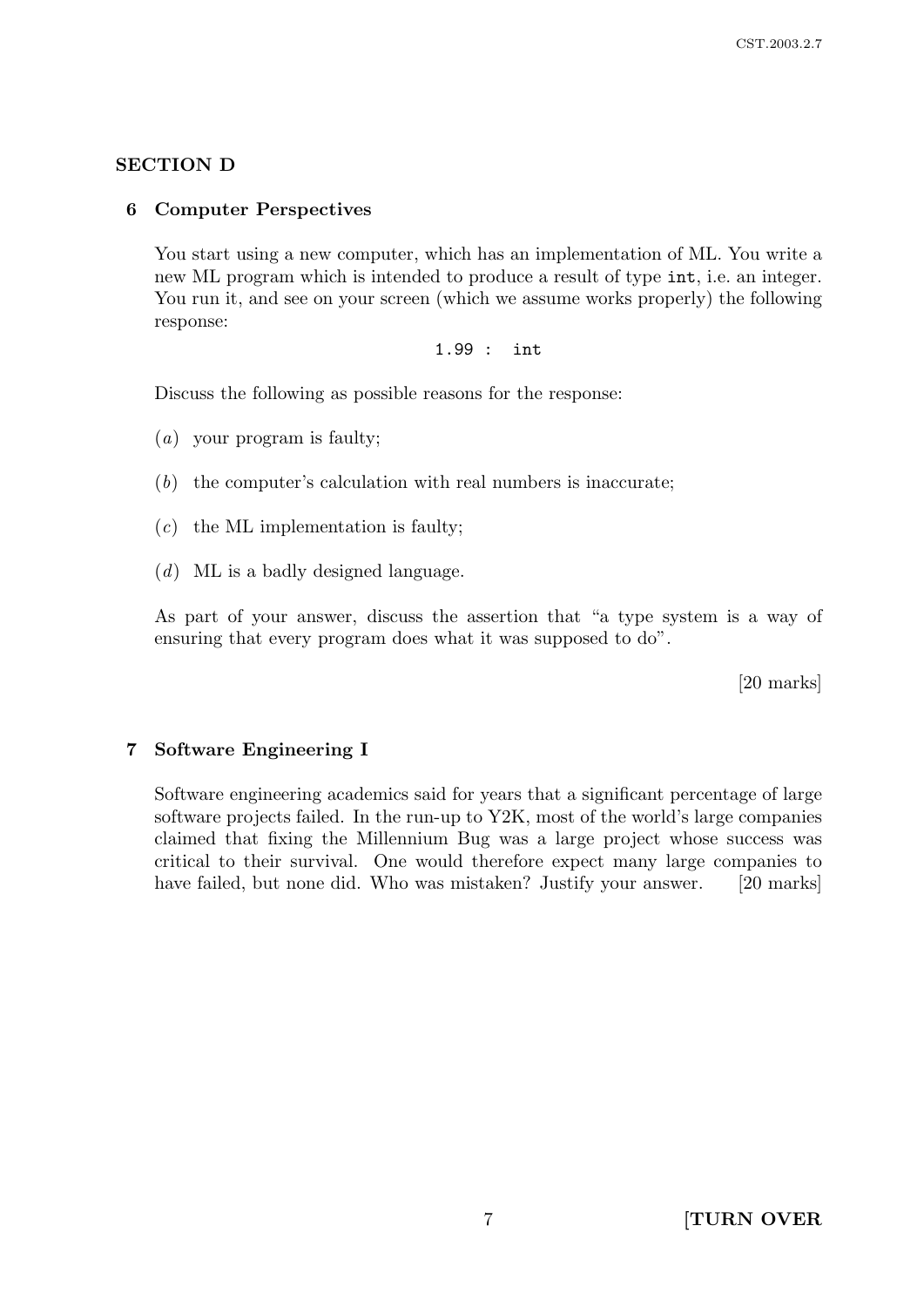#### 8 Software Engineering II

(a) Present the top-down design of a program that generates calendars for a given month and year, as in this example:

October 2003 S M Tu W Th F S 1 2 3 4 5 6 7 8 9 10 11 12 13 14 15 16 17 18 19 20 21 22 23 24 25 26 27 28 29 30 31

Express your program using a readable pseudo-code, carefully outlining the program's design. You may assume that primitives for weekday and date calculations are provided. [10 marks]

(b) Consider the following ML function declarations:

```
fun app([], ys) = ys
  | app(x::xs, ys) = x :: app(xs, ys);fun nlength [] = 0
  | nlength (x::xs) = nlength xs + 1;
fun nrev [] = []| nrev(x::xs) = app (nrev xs, [x]);
```
Use structural induction (on xs) to prove the equations

(i) nlength(app(xs,ys)) = nlength xs + nlength ys, and

```
(ii) nlength(nrev xs) = nlength xs.
```
[10 marks]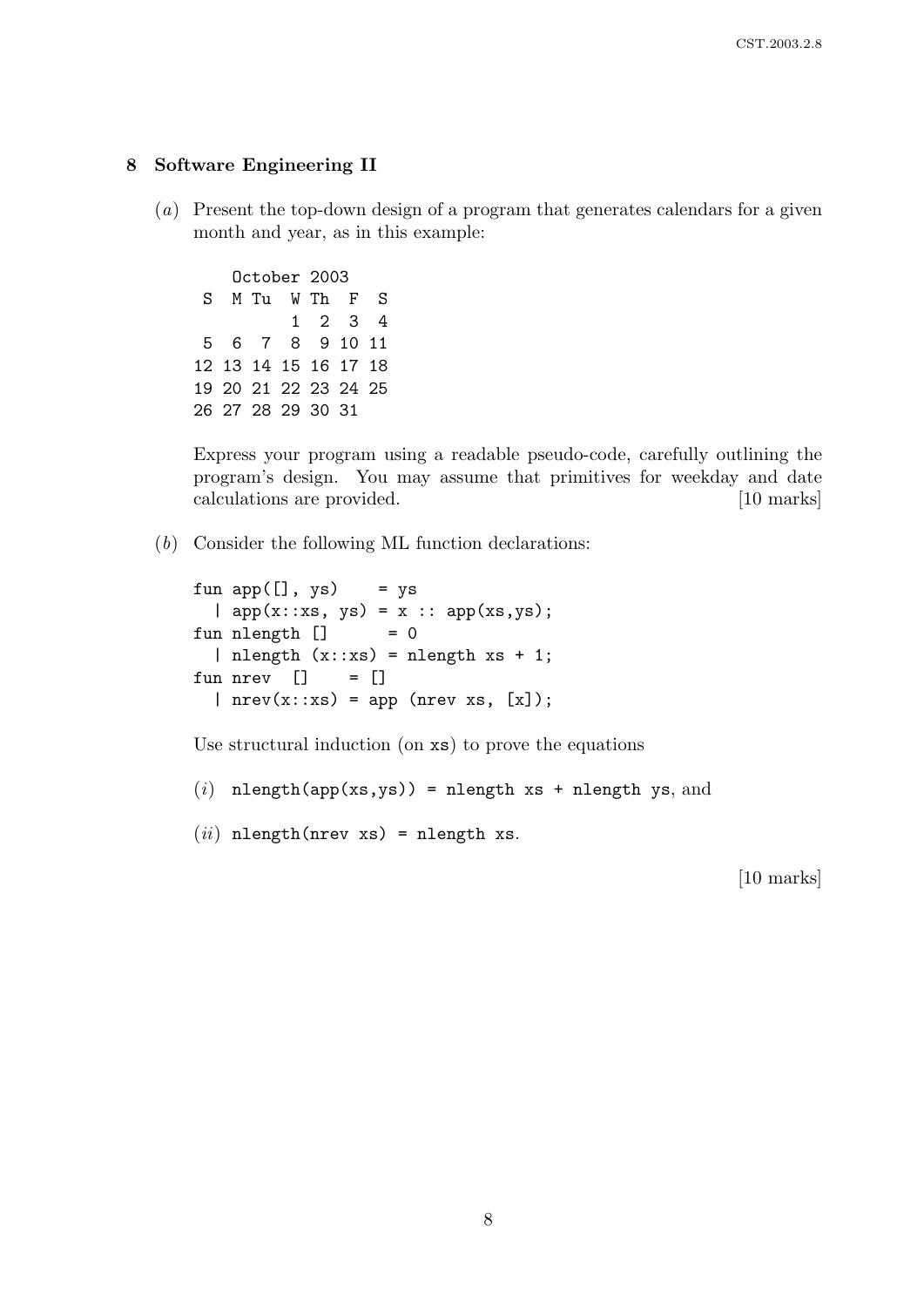## 9 Regular Languages and Finite Automata

- (a) Let L be the set of all strings over the alphabet  $\{a, b\}$  that end in a and do not contain the substring bb. Describe a deterministic finite automaton whose language of accepted strings is  $L$ . Justify your answer. [5 marks]
- (b) Explain what is meant by a regular expression **r** over an alphabet  $\Sigma$  and by the language  $L(\mathbf{r})$  determined by **r**. [6 marks]

If a regular expression r does not contain any occurrence of the symbol  $\emptyset$ , is it possible for  $L(\mathbf{r})$  to be empty? [2 marks]

Explain why it is always possible, given a regular expression  $\mathbf r$  over  $\Sigma$ , to find a regular expression  $\sim$ **r** with the property that  $L(\sim$ **r**) is the set of all strings over  $\Sigma$  that are not in  $L(\mathbf{r})$ . Any standard results you use should be carefully stated, but need not be proved. [7 marks]